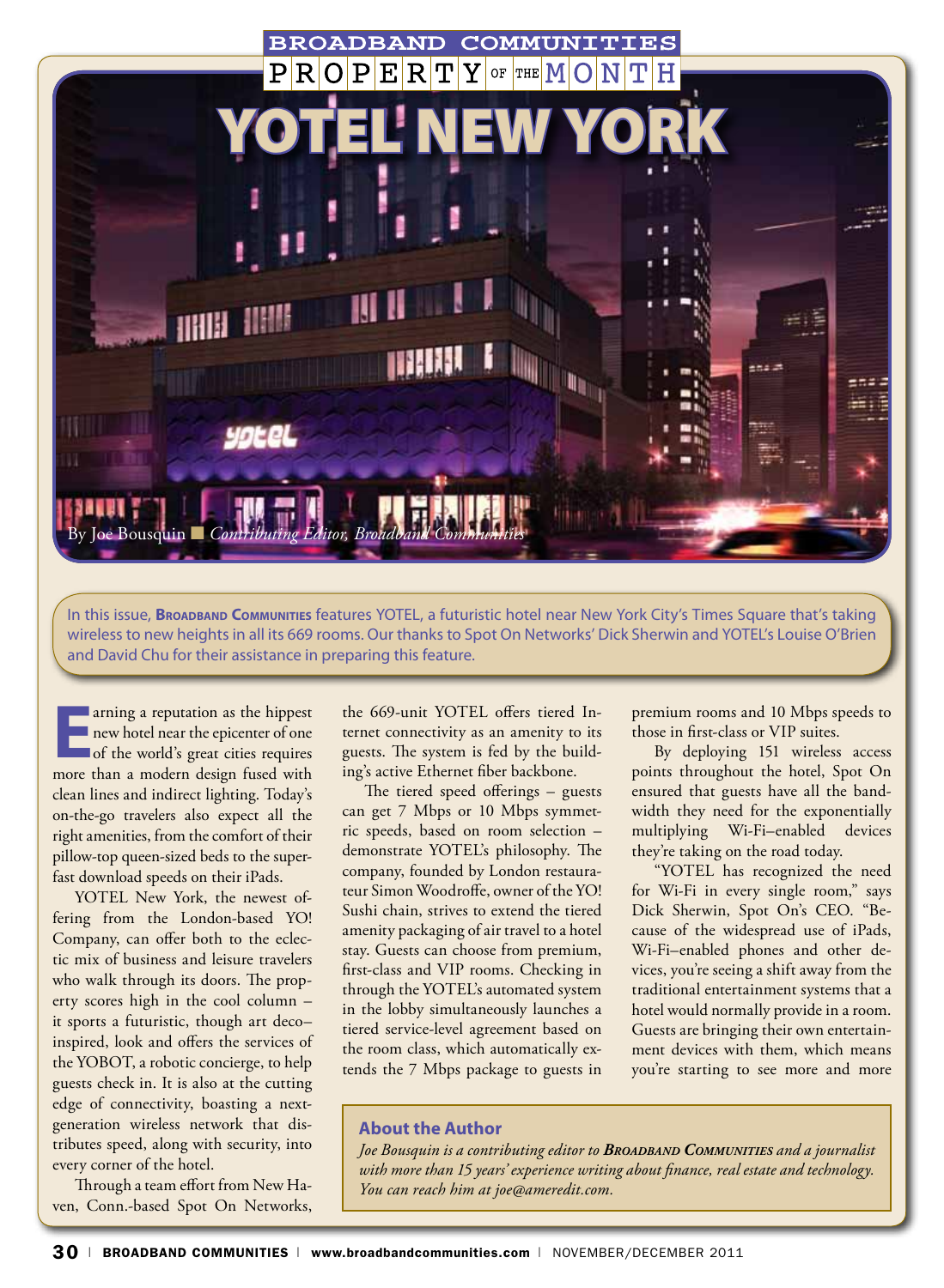#### **BROADBAND** COMMUNITIES  $P$  $R$  $O$  $P$  $E$  $R$  $T$  $Y$ OF THE  $M$   $O$   $N$   $T$   $H$



devices that utilize only Wi-Fi, versus an RJ-45 Internet connection."

Although the rooms do provide wired connection points, the wireless access points are the focus of the system and are secured accordingly. Through a proprietary system Spot On dubs User-Safe, the network prevents wireless devices from communicating directly with one another, a step that significantly increases the difficulty of spoofing, hacking and scanning of other users.

"Unless you designate two devices through their unique MAC addresses, you'd have to go all the way out to the Internet, and then come back in, to try to access someone else on the network," Sherwin says. "That makes it a lot harder."

#### **Vital Statistics**

*Property Description*: YOTEL New York, the YO! Company's flagship city center hotel, is located just two blocks west of Times Square in New York City. Inspired by air-travel concepts of tiered amenity offerings, such as premium and first-class "cabins," YOTEL New York opened in June 2011, building on the firm's development of several European airport locations. YOTEL New York cabins are 30 percent larger than the airport product and come with floorto-ceiling windows. There are three main cabin types: premium cabins with queen-size beds; first-class cabins with king-size beds, private terraces and hot tubs; and all-inclusive, double-cabin VIP suites, the ultimate luxury. The hotel, designed

*High-rise/mid-rise/garden style?:* High-rise

*Date services started being delivered:* June 2011

#### **Technology**

*How does fiber get to the property?* Fiber backhaul is supplied by RCN Corporation, a Herndon, Va.-based broadband services provider that



by Rockwell Group of New York in collaboration with Softroom of London, features 20,000 square feet of flexible and dynamic entertainment space, including the largest hotel terrace in the city.

*Greenfield or retrofit?* Greenfield *Number of units:* 669

operates in Philadelphia, Boston, New York City and Washington, D.C. Spot On Networks provides all wired and wireless communications services inside the property.

*How is fiber distributed inside the building?* From the main demarcation point, fiber strands feed into vertical risers that lead to intermediate distri-

# **Property of the Month Highlights YOTEL New York**

- *• 669-room hotel in Times Square features airplane-style design.*
- *• RCN provides bandwidth for the active Ethernet fiber backbone.*
- *• 151 secured wireless access points designed and managed by Spot On Networks accommodate guest iPads and smartphones; guests use their own Netflix accounts.*
- *• Vendorsinclude HP, Engenius and Apple.*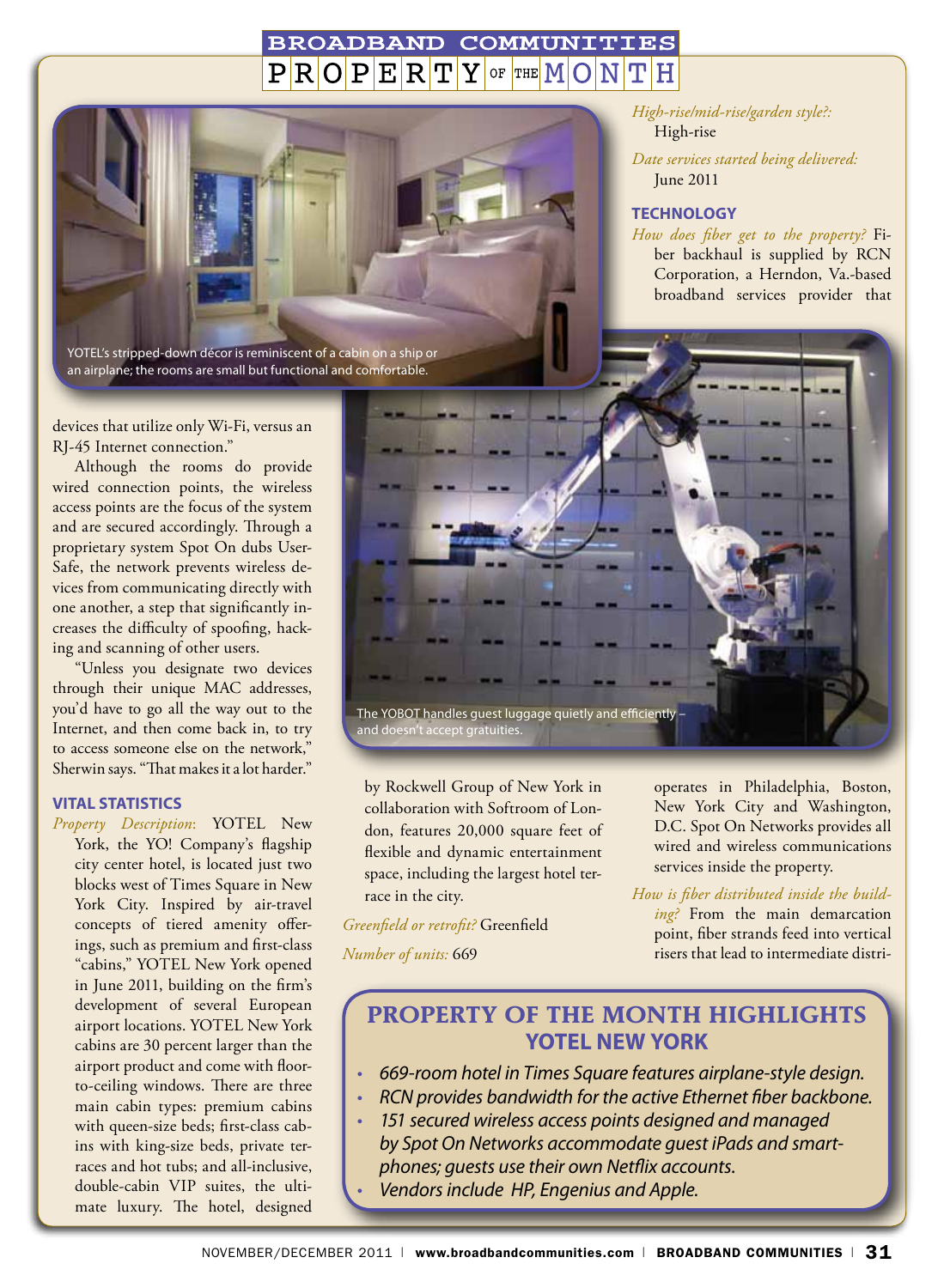#### **BROADBAND** COMMUNITIES  $\bf \rm R|\bf O|\bf P|\bf E|\bf R|\bf T|Y|$  of the  $\bf M|\bf O|\bf N|$ Н



bution frame (IDF) closets. Link aggregation is employed on three floors via four pairs of fibers.

# *What is the FTTH technology?* Active Ethernet

#### *What type of gear is used?*

HP ProCurve switches with gigabit interface converters and small-formfactor pluggables.

*How did you deal with wiring and plug access within the units?* Wiring was

done by a third-party contractor during construction. The RJ-54 jacks are below the desks and behind the flat-panel TVs. A patch cord was run up behind each desk to a wallmounted phone that has a 100 Mbps



## Ethernet port built into it.

*Have you provided wireless signals within units?* Yes. Wireless signal is distributed throughout the building from Engenius 9550 access points in the hallways on the guest-room floors. The amenity and back-of-house areas have access points on the ceilings. All areas of the hotel, except for the basement, are covered with Wi-Fi.

*How much square footage is dedicated to the network inside the building? Could closets be shared with other utilities?* At the demarcation point and on every third floor, a full rack is dedicated to communications equipment. Space was limited, so the service provider had to work closely with the property owner to ensure that equipment would fit and that power and ventilation were adequate.

#### **Services**

# *Does the building have triple-play ser-*

*vices?* In addition to Internet bandwidth, RCN provides video through a fiber optic feed. YOTEL offers TV service in all units at no charge to guests. The channel lineup includes a variety of high-definition channels, standard channels, and news, sports, entertainment and movie channels. In-cabin IP phones also provide guests with a wired way of connecting through the Internet service.

First-floor distribution frame TV is provided in all VIP Fourth-floor distribution frame Fourth-floor distribution frame

suites. This allows guests to stream music and movies using their own iTunes and Netflix accounts.

#### *Are there amenities beyond the triple play?*

Wireless is free on all guest floors as well as in public areas. Business center PCs with printing capabilities are available at no cost to guests. These PCs are equipped with builtin cameras and microphones for videoconferencing.

The club cabin and boardroom are fully equipped with flat-screen televisions, speaker phones and adapters that allow guests to connect any device to a TV via VGA, RCA or HDMI. In-cabin lights are controlled by motion sensors.

The StudiYO room is a multifunction space equipped with a stateof-the-art sound system that includes multifunction speakers; a projector; wireless, wearable and handheld microphones; RCN TV service; Apple TV; an iPod docking station; and video and audio inputs that allow the connection of any device via VGA or HDMI. A fully loaded portable DJ booth can be installed on several locations on the fourth floor.

*Who is the wireless service provider?*  Spot On Networks